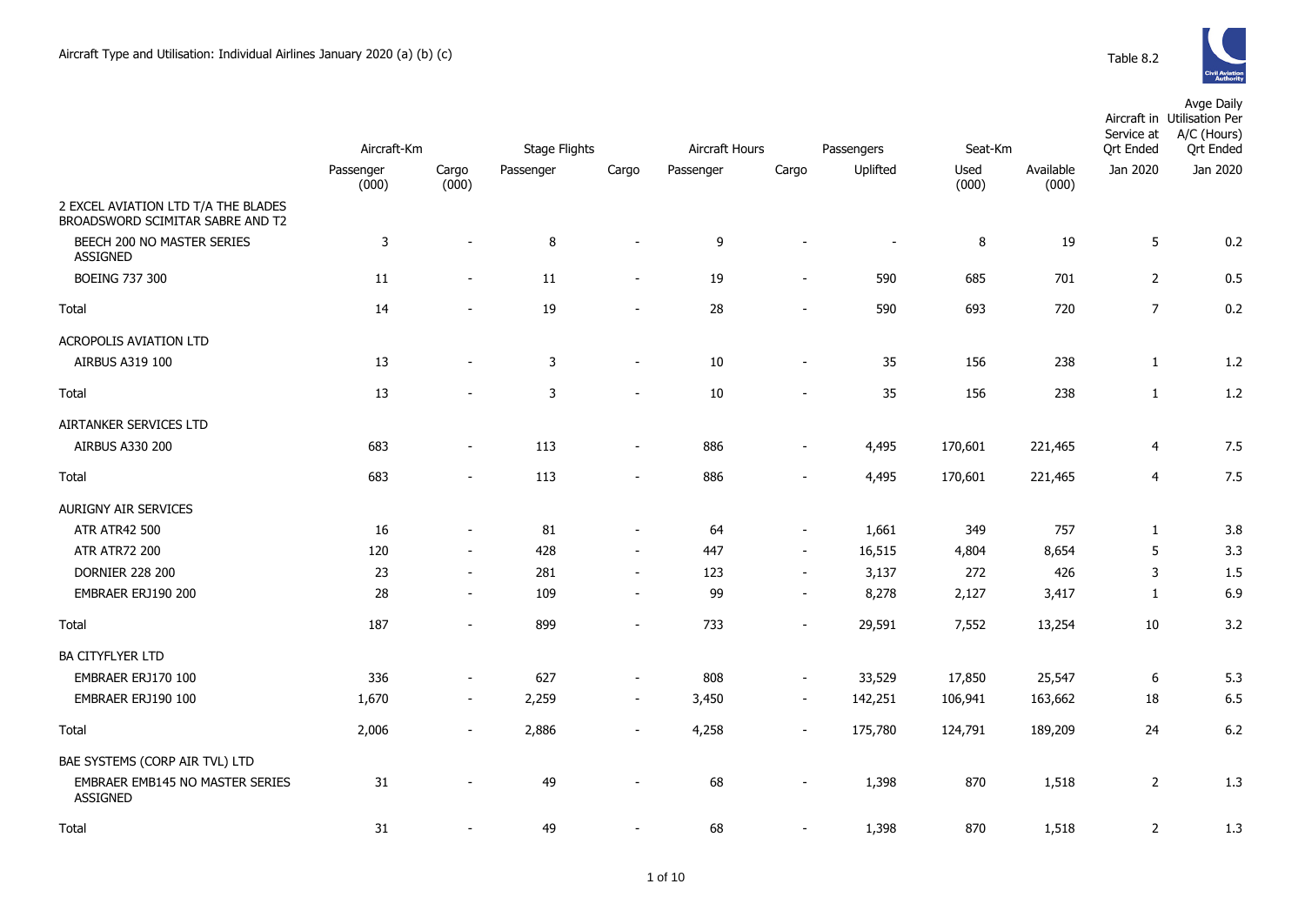|                                                           | Aircraft-Km        |                          | <b>Stage Flights</b> |                          | Aircraft Hours           |                          | Passengers | Seat-Km       |                    | Service at<br><b>Qrt Ended</b> | Aircraft in Utilisation Per<br>A/C (Hours)<br><b>Qrt Ended</b> |
|-----------------------------------------------------------|--------------------|--------------------------|----------------------|--------------------------|--------------------------|--------------------------|------------|---------------|--------------------|--------------------------------|----------------------------------------------------------------|
|                                                           | Passenger<br>(000) | Cargo<br>(000)           | Passenger            | Cargo                    | Passenger                | Cargo                    | Uplifted   | Used<br>(000) | Available<br>(000) | Jan 2020                       | Jan 2020                                                       |
| BLUE ISLANDS LIMITED                                      |                    |                          |                      |                          |                          |                          |            |               |                    |                                |                                                                |
| ATR ATR42 300                                             | 30                 |                          | 239                  | $\overline{\phantom{a}}$ | 135                      | $\overline{\phantom{a}}$ | 5,763      | 822           | 1,368              | 1                              | 3.8                                                            |
| <b>ATR ATR72 200</b>                                      | 107                | 21                       | 526                  | 55                       | 425                      | 67                       | 17,950     | 3,474         | 7,245              | 5                              | 4.1                                                            |
| Total                                                     | 136                | 21                       | 765                  | 55                       | 560                      | 67                       | 23,713     | 4,296         | 8,613              | 6                              | 4.0                                                            |
| BRITISH AIRWAYS PLC                                       |                    |                          |                      |                          |                          |                          |            |               |                    |                                |                                                                |
| AIRBUS A318 100                                           | 246                | $\blacksquare$           | 66                   | $\blacksquare$           | 348                      | $\overline{\phantom{m}}$ | 727        | 4,062         | 7,868              | $\mathbf{1}$                   | 9.6                                                            |
| AIRBUS A319 100                                           | 4,038              | $\blacksquare$           | 5,482                | $\blacksquare$           | 8,963                    | $\overline{\phantom{a}}$ | 562,725    | 415,787       | 536,101            | 39                             | 7.9                                                            |
| <b>AIRBUS A320 200</b>                                    | 7,268              | $\overline{\phantom{a}}$ | 6,767                | $\sim$                   | 13,852                   | $\overline{\phantom{a}}$ | 844,665    | 921,562       | 1,192,708          | 67                             | 7.5                                                            |
| AIRBUS A320 200N                                          | 1,366              | $\blacksquare$           | 1,355                | $\overline{\phantom{a}}$ | 2,703                    | $\blacksquare$           | 163,165    | 168,407       | 217,579            | 10                             | 9.0                                                            |
| <b>AIRBUS A321 200</b>                                    | 1,578              | $\sim$                   | 1,298                | $\overline{\phantom{a}}$ | 2,951                    | $\blacksquare$           | 171,274    | 194,655       | 283,169            | 18                             | 8.4                                                            |
| AIRBUS A321 200N                                          | 958                | $\overline{\phantom{a}}$ | 987                  | $\blacksquare$           | 1,927                    | $\overline{\phantom{a}}$ | 143,311    | 141,126       | 195,248            | 8                              | 8.6                                                            |
| AIRBUS A350 1000                                          | 1,077              |                          | 192                  | $\overline{\phantom{a}}$ | 1,411                    | $\overline{\phantom{a}}$ | 51,303     | 297,328       | 356,509            | $\overline{4}$                 | 12.8                                                           |
| <b>AIRBUS A380 800</b>                                    | 3,333              | $\overline{\phantom{a}}$ | 376                  | $\overline{\phantom{a}}$ | 4,150                    | $\overline{\phantom{a}}$ | 144,029    | 1,296,579     | 1,563,180          | 12                             | 12.0                                                           |
| <b>BOEING 747 400</b>                                     | 9,885              | $\blacksquare$           | 1,427                | $\blacksquare$           | 12,512                   | $\overline{\phantom{a}}$ | 356,863    | 2,513,900     | 3,009,872          | 33                             | 12.2                                                           |
| <b>BOEING 777 200</b>                                     | 15,300             | $\blacksquare$           | 2,504                | $\blacksquare$           | 20,022                   | $\overline{\phantom{a}}$ | 469,954    | 3,195,940     | 3,984,257          | 46                             | 14.2                                                           |
| <b>BOEING 777 300ER</b>                                   | 3,803              | $\overline{\phantom{a}}$ | 478                  | $\blacksquare$           | 4,817                    | $\overline{\phantom{a}}$ | 107,142    | 952,468       | 1,129,546          | 12                             | 13.4                                                           |
| <b>BOEING 787 8</b>                                       | 4,230              | $\overline{\phantom{a}}$ | 593                  | $\blacksquare$           | 5,452                    | $\sim$                   | 101,792    | 737,622       | 905,247            | $12\,$                         | 13.1                                                           |
| <b>BOEING 787 9</b>                                       | 5,909              | $\sim$                   | 765                  | $\blacksquare$           | 7,518                    | $\sim$                   | 132,038    | 1,032,842     | 1,276,267          | 18                             | 13.9                                                           |
| Total                                                     | 58,990             | $\sim$                   | 22,290               | $\blacksquare$           | 86,625                   | $\overline{\phantom{a}}$ | 3,248,988  | 11,872,278    | 14,657,551         | 280                            | 10.5                                                           |
| CARGOLOGICAIR LTD                                         |                    |                          |                      |                          |                          |                          |            |               |                    |                                |                                                                |
| <b>BOEING 747 400</b>                                     |                    | 160                      | $\blacksquare$       | 34                       | $\overline{\phantom{a}}$ | 219                      |            |               |                    | 3                              | 8.2                                                            |
| <b>BOEING 747 8</b>                                       |                    |                          |                      |                          | $\overline{\phantom{a}}$ |                          |            |               |                    | $\mathbf{1}$                   | 10.5                                                           |
| Total                                                     |                    | 160                      | $\blacksquare$       | 34                       | $\overline{\phantom{a}}$ | 219                      |            |               |                    | $\overline{4}$                 | 8.8                                                            |
| <b>CATREUS AOC LTD</b>                                    |                    |                          |                      |                          |                          |                          |            |               |                    |                                |                                                                |
| BOMBARDIER BD100 1A10 NO MASTER<br><b>SERIES ASSIGNED</b> | 8                  |                          | 9                    | $\overline{a}$           | 12                       | $\overline{\phantom{a}}$ | 22         | 18            | 75                 | $\mathbf{1}$                   | 0.8                                                            |
| BOMBARDIER BD700 1A10 NO MASTER<br>SERIES ASSIGNED        | 48                 |                          | 11                   | $\overline{a}$           | 65                       |                          | 39         | 184           | 622                | $\mathbf{1}$                   | 1.8                                                            |
| CESSNA 510 NO MASTER SERIES<br><b>ASSIGNED</b>            |                    |                          |                      |                          |                          |                          |            |               |                    |                                | 0.9                                                            |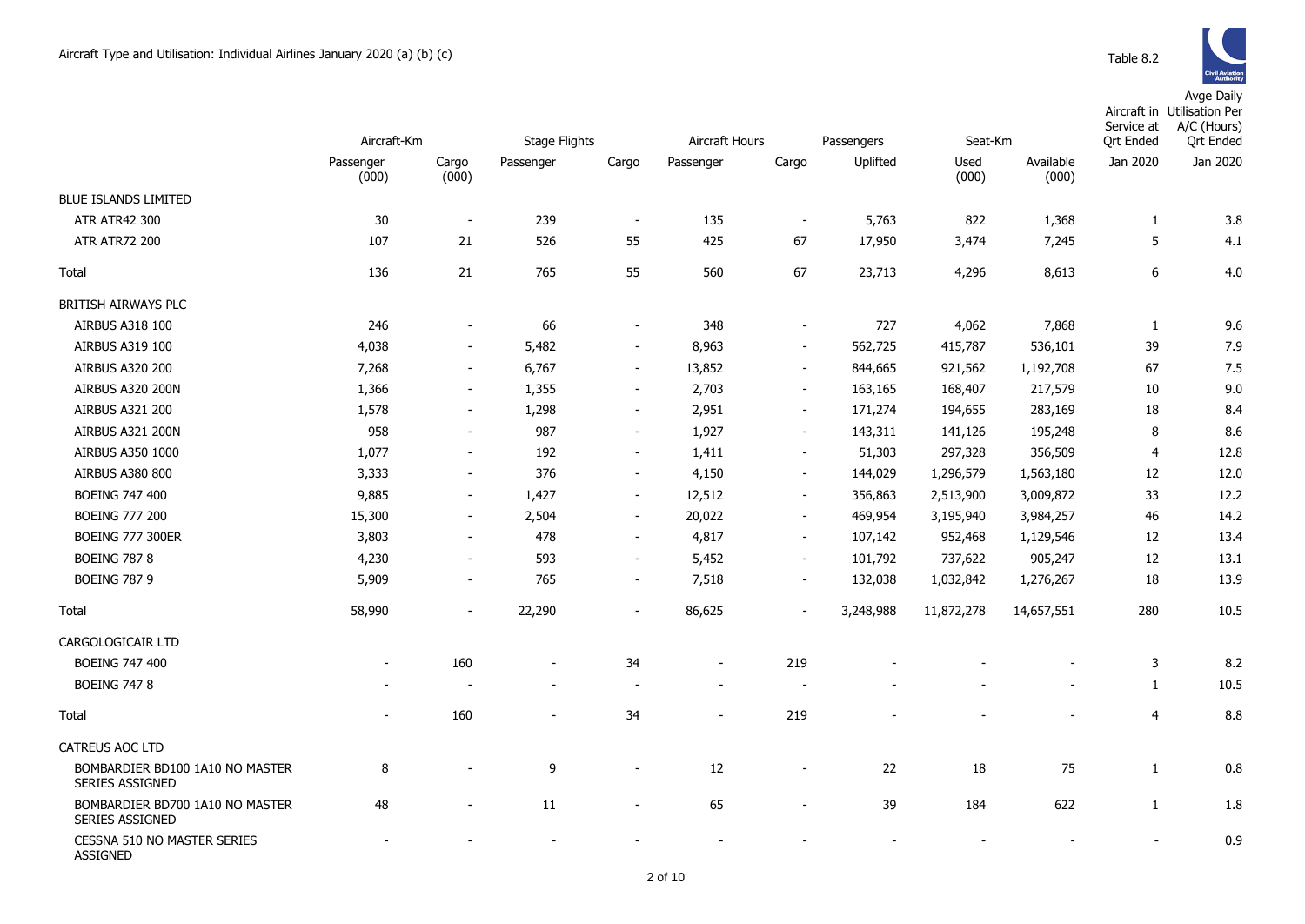|                                                       | Aircraft-Km              |                | <b>Stage Flights</b>     |                          | Aircraft Hours           |                          | Passengers               | Seat-Km                  |                          | Service at<br><b>Ort Ended</b> | Aircraft in Utilisation Per<br>A/C (Hours)<br><b>Qrt Ended</b> |
|-------------------------------------------------------|--------------------------|----------------|--------------------------|--------------------------|--------------------------|--------------------------|--------------------------|--------------------------|--------------------------|--------------------------------|----------------------------------------------------------------|
|                                                       | Passenger<br>(000)       | Cargo<br>(000) | Passenger                | Cargo                    | Passenger                | Cargo                    | Uplifted                 | Used<br>(000)            | Available<br>(000)       | Jan 2020                       | Jan 2020                                                       |
| <b>CATREUS AOC LTD</b>                                |                          |                |                          |                          |                          |                          |                          |                          |                          |                                |                                                                |
| CESSNA 525 NO MASTER SERIES<br><b>ASSIGNED</b>        | $\overline{\phantom{a}}$ |                |                          |                          |                          |                          |                          |                          |                          | 3                              | 0.1                                                            |
| <b>CESSNA 560 NO MASTER SERIES</b><br><b>ASSIGNED</b> | 14                       |                | 17                       |                          | 24                       |                          |                          | 41                       | 128                      | 3                              | 0.4                                                            |
| EMBRAER EMB505 NO MASTER SERIES<br><b>ASSIGNED</b>    | $\overline{\phantom{a}}$ |                | $\overline{\phantom{a}}$ | $\blacksquare$           | $\overline{\phantom{a}}$ | $\blacksquare$           | $\overline{\phantom{a}}$ | $\overline{\phantom{a}}$ | $\overline{\phantom{a}}$ | $\overline{2}$                 | 0.2                                                            |
| Total                                                 | 70                       |                | 37                       | ÷,                       | 101                      | $\blacksquare$           | 61                       | 243                      | 825                      | 10                             | 0.5                                                            |
| DHL AIR LTD                                           |                          |                |                          |                          |                          |                          |                          |                          |                          |                                |                                                                |
| <b>BOEING 757 200</b>                                 | $\overline{\phantom{a}}$ | 1,024          | $\overline{\phantom{a}}$ | 1,359                    | $\blacksquare$           | 2,099                    |                          |                          | $\overline{a}$           | 23                             | 3.1                                                            |
| <b>BOEING 767 300F</b>                                |                          | 472            | $\sim$                   | 199                      | $\overline{\phantom{a}}$ | 735                      |                          |                          |                          | 3                              | 8.8                                                            |
| Total                                                 |                          | 1,497          |                          | 1,558                    | $\overline{\phantom{a}}$ | 2,834                    |                          |                          |                          | 26                             | 3.8                                                            |
| <b>EASTERN AIRWAYS</b>                                |                          |                |                          |                          |                          |                          |                          |                          |                          |                                |                                                                |
| <b>ATR ATR72 200</b>                                  | 61                       | $\sim$         | 177                      | $\overline{\phantom{a}}$ | 152                      | $\sim$                   | 5,444                    | 1,907                    | 4,482                    | $\overline{2}$                 | 2.6                                                            |
| BAE JETSTREAM 4100 4100                               | 119                      | $\sim$         | 418                      | $\sim$                   | 320                      | $\blacksquare$           | 5,421                    | 1,612                    | 3,457                    | 13                             | 0.9                                                            |
| EMBRAER EMB145 NO MASTER SERIES<br><b>ASSIGNED</b>    | 71                       | $\blacksquare$ | 182                      | $\overline{\phantom{a}}$ | 140                      | $\overline{\phantom{a}}$ | 3,442                    | 1,361                    | 3,540                    | $\overline{2}$                 | 2.7                                                            |
| SAAB 2000 NO MASTER SERIES<br><b>ASSIGNED</b>         | 43                       | $\sim$         | 147                      | $\sim$                   | 98                       | $\sim$                   | 2,445                    | 734                      | 2,149                    | $\overline{4}$                 | 1.0                                                            |
| Total                                                 | 294                      |                | 924                      |                          | 710                      |                          | 16,752                   | 5,614                    | 13,628                   | 21                             | 1.2                                                            |
| <b>EASYJET UK LTD</b>                                 |                          |                |                          |                          |                          |                          |                          |                          |                          |                                |                                                                |
| AIRBUS A319 100                                       | 7,222                    | $\sim$         | 8,588                    | $\overline{\phantom{a}}$ | 14,215                   | $\sim$                   | 1,119,197                | 964,765                  | 1,126,616                | 72                             | 8.4                                                            |
| AIRBUS A320 200                                       | 6,594                    | $\sim$         | 5,708                    | $\sim$                   | 11,697                   | $\overline{\phantom{a}}$ | 888,397                  | 1,064,532                | 1,193,492                | 54                             | 9.3                                                            |
| <b>AIRBUS A320 200N</b>                               | 5,484                    | $\sim$         | 3,733                    | $\sim$                   | 9,096                    | $\overline{\phantom{a}}$ | 597,077                  | 905,079                  | 993,757                  | 34                             | 10.3                                                           |
| AIRBUS A321 200N                                      | 1,029                    |                | 587                      | $\blacksquare$           | 1,650                    | $\overline{\phantom{a}}$ | 119,880                  | 217,783                  | 241,827                  | $\overline{7}$                 | 11.2                                                           |
| Total                                                 | 20,329                   | $\sim$         | 18,616                   | $\sim$                   | 36,659                   | $\sim$                   | 2,724,551                | 3,152,159                | 3,555,692                | 167                            | 9.2                                                            |
| <b>EXECUJET EUROPE</b>                                |                          |                |                          |                          |                          |                          |                          |                          |                          |                                |                                                                |
| BOMBARDIER BD700 1A10 NO MASTER<br>SERIES ASSIGNED    | 6                        |                | $\overline{2}$           |                          | 9                        |                          | 14                       | 52                       | 82                       | $\mathbf{1}$                   | 0.3                                                            |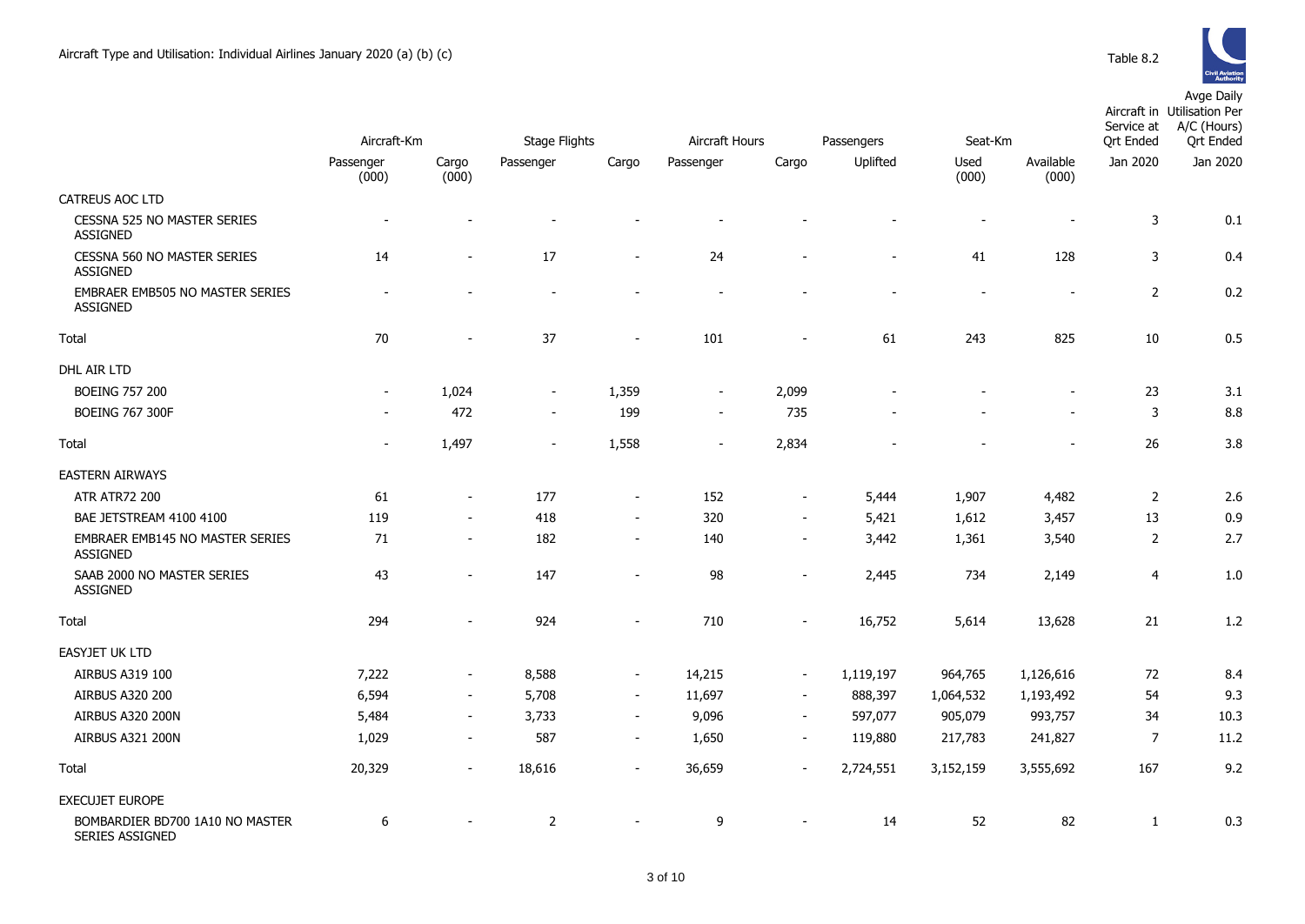

|                                                      | Aircraft-Km |                          | Stage Flights  |                          | Aircraft Hours |                | Passengers<br>Seat-Km    |                |                          | Service at<br><b>Qrt Ended</b> | Aircraft in Utilisation Per<br>A/C (Hours)<br><b>Qrt Ended</b> |
|------------------------------------------------------|-------------|--------------------------|----------------|--------------------------|----------------|----------------|--------------------------|----------------|--------------------------|--------------------------------|----------------------------------------------------------------|
|                                                      | Passenger   | Cargo                    | Passenger      | Cargo                    | Passenger      | Cargo          | Uplifted                 | Used           | Available                | Jan 2020                       | Jan 2020                                                       |
|                                                      | (000)       | (000)                    |                |                          |                |                |                          | (000)          | (000)                    |                                |                                                                |
| <b>EXECUJET EUROPE</b>                               |             |                          |                |                          |                |                |                          |                |                          |                                |                                                                |
| DASSAULT FALCON 7X NO MASTER<br>SERIES ASSIGNED      |             |                          |                |                          |                |                |                          |                |                          | $\mathbf{1}$                   |                                                                |
| Total                                                | 6           |                          | $\overline{2}$ |                          | 9              |                | 14                       | 52             | 82                       | $\overline{2}$                 | 0.3                                                            |
| EXECUTIVE JET CHARTER LTD                            |             |                          |                |                          |                |                |                          |                |                          |                                |                                                                |
| AGUSTA AW139 NO MASTER SERIES<br><b>ASSIGNED</b>     |             |                          |                |                          |                |                |                          |                |                          | $\overline{2}$                 | $\overline{\phantom{a}}$                                       |
| DASSAULT FALCON 2000 NO MASTER<br>SERIES ASSIGNED    |             |                          |                |                          |                |                |                          |                |                          | $\mathbf{1}$                   |                                                                |
| DASSAULT FALCON 7X NO MASTER<br>SERIES ASSIGNED      | 8           |                          | 1              | $\overline{\phantom{a}}$ | 8              |                | 3                        | 22             | 106                      | $\mathbf{1}$                   | 0.2                                                            |
| EUROCOPTER AS365 NO MASTER SERIES<br><b>ASSIGNED</b> |             |                          |                |                          |                |                |                          | $\sim$         | $\overline{\phantom{0}}$ | $\mathbf{1}$                   | $\sim$                                                         |
| GULFSTREAM GIV NO MASTER SERIES<br><b>ASSIGNED</b>   | 1           |                          | $\mathbf{1}$   | $\blacksquare$           | 2              | $\blacksquare$ | $\overline{2}$           | $\overline{2}$ | 15                       |                                | $\overline{\phantom{a}}$                                       |
| GULFSTREAM GVI NO MASTER SERIES<br>ASSIGNED          | 16          |                          | $\overline{7}$ | $\overline{\phantom{m}}$ | 21             | $\blacksquare$ | 17                       | 36             | 202                      | $\overline{2}$                 | 0.8                                                            |
| Total                                                | 25          |                          | 9              |                          | 31             |                | 22                       | 60             | 323                      | $\overline{7}$                 | 0.3                                                            |
| <b>FLYBE LTD</b>                                     |             |                          |                |                          |                |                |                          |                |                          |                                |                                                                |
| <b>ATR ATR72 200</b>                                 | 17          |                          | 48             | $\overline{\phantom{a}}$ | 51             |                | $\overline{\phantom{a}}$ | 551            | 1,159                    | $\overline{4}$                 | 4.0                                                            |
| DE HAVILLAND DHC8 400                                | 2,899       |                          | 7,151          | $\overline{\phantom{a}}$ | 8,587          |                | 352,986                  | 145,875        | 226,158                  | 54                             | 5.8                                                            |
| EMBRAER ERJ170 200                                   | 666         | $\blacksquare$           | 1,208          | $\overline{\phantom{a}}$ | 1,599          | $\blacksquare$ | 73,204                   | 40,087         | 58,631                   | 11                             | 5.8                                                            |
| EMBRAER ERJ190 200                                   | 31          | $\sim$                   | 60             | $\blacksquare$           | 74             | $\blacksquare$ | 3,979                    | 2,126          | 3,706                    | $\overline{4}$                 | 4.6                                                            |
| Total                                                | 3,614       | $\overline{\phantom{a}}$ | 8,467          | $\blacksquare$           | 10,311         |                | 430,169                  | 188,639        | 289,654                  | 73                             | 5.6                                                            |
| <b>GAMA AVIATION (UK) LTD</b>                        |             |                          |                |                          |                |                |                          |                |                          |                                |                                                                |
| BEECH 200 NO MASTER SERIES<br><b>ASSIGNED</b>        |             |                          |                |                          |                |                |                          |                |                          | $\overline{4}$                 |                                                                |
| BOMBARDIER BD700 1A10 NO MASTER<br>SERIES ASSIGNED   | 41          |                          | 19             | ÷                        | 55             |                | 43                       | 121            | 497                      | $\overline{3}$                 | 0.2                                                            |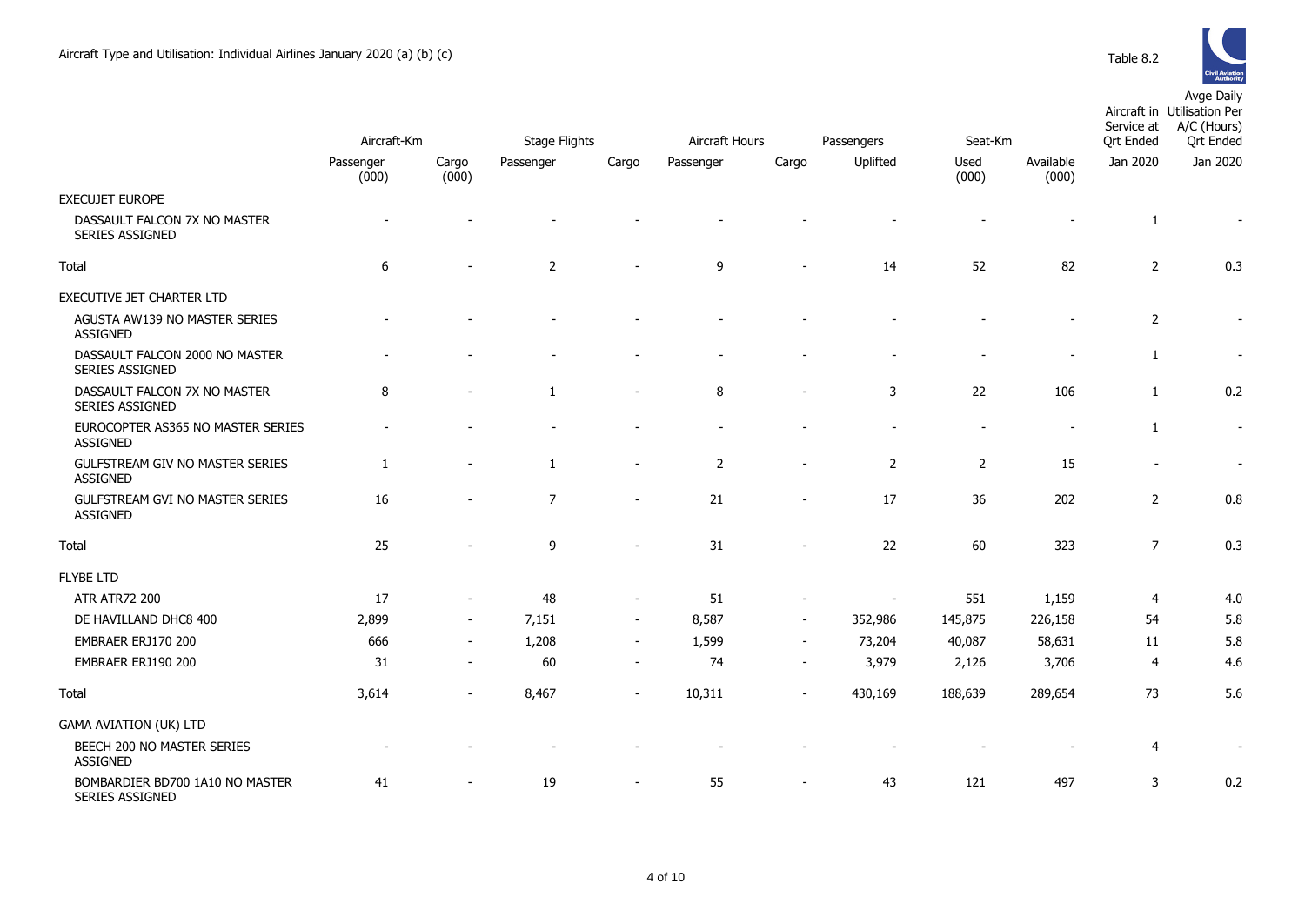|                                                           | Aircraft-Km        |                          | <b>Stage Flights</b><br>Aircraft Hours |                          |                          |                          | Passengers               | Seat-Km                  |                    | Service at<br><b>Qrt Ended</b> | Aircraft in Utilisation Per<br>A/C (Hours)<br><b>Qrt Ended</b> |
|-----------------------------------------------------------|--------------------|--------------------------|----------------------------------------|--------------------------|--------------------------|--------------------------|--------------------------|--------------------------|--------------------|--------------------------------|----------------------------------------------------------------|
|                                                           | Passenger<br>(000) | Cargo<br>(000)           | Passenger                              | Cargo                    | Passenger                | Cargo                    | Uplifted                 | Used<br>(000)            | Available<br>(000) | Jan 2020                       | Jan 2020                                                       |
| <b>GAMA AVIATION (UK) LTD</b>                             |                    |                          |                                        |                          |                          |                          |                          |                          |                    |                                |                                                                |
| CANADAIR CL600 2B16 600                                   | $\overline{7}$     |                          | 9                                      | ÷,                       | 11                       |                          | 41                       | 19                       | 70                 | 4                              | 0.1                                                            |
| <b>CESSNA 510 NO MASTER SERIES</b><br><b>ASSIGNED</b>     |                    |                          |                                        |                          |                          |                          | $\overline{\phantom{a}}$ |                          |                    | 2                              | $\overline{\phantom{a}}$                                       |
| CESSNA 560 NO MASTER SERIES<br>ASSIGNED                   |                    |                          |                                        |                          |                          |                          |                          |                          |                    | 3                              | $\overline{\phantom{a}}$                                       |
| HAWKER HAWKER 800 NO MASTER<br><b>SERIES ASSIGNED</b>     |                    |                          |                                        |                          |                          |                          |                          |                          |                    | $\mathbf{1}$                   | $\overline{\phantom{a}}$                                       |
| Total                                                     | 48                 |                          | 28                                     |                          | 65                       |                          | 84                       | 140                      | 567                | 17                             | 0.1                                                            |
| JET2.COM LTD                                              |                    |                          |                                        |                          |                          |                          |                          |                          |                    |                                |                                                                |
| <b>BOEING 737 300</b>                                     | 211                | $\blacksquare$           | 168                                    | $\blacksquare$           | 376                      | $\blacksquare$           | 19,889                   | 26,349                   | 31,216             | 9                              | 3.9                                                            |
| <b>BOEING 737 800</b>                                     | 6,633              | $\sim$                   | 2,938                                  | $\blacksquare$           | 10,212                   | $\overline{\phantom{a}}$ | 489,767                  | 1,135,574                | 1,253,590          | 69                             | 7.4                                                            |
| <b>BOEING 757 200</b>                                     | 545                | $\overline{\phantom{a}}$ | 210                                    | $\overline{\phantom{a}}$ | 814                      | $\overline{\phantom{a}}$ | 46,517                   | 121,960                  | 128,042            | 10                             | 5.0                                                            |
| Total                                                     | 7,389              | $\blacksquare$           | 3,316                                  | $\overline{\phantom{a}}$ | 11,402                   | $\overline{\phantom{a}}$ | 556,173                  | 1,283,883                | 1,412,848          | 88                             | 6.7                                                            |
| JOTA AVIATION LTD                                         |                    |                          |                                        |                          |                          |                          |                          |                          |                    |                                |                                                                |
| BAE AVRO146RJ 100                                         | 14                 | $\overline{\phantom{a}}$ | 17                                     | $\blacksquare$           | 31                       | $\blacksquare$           | 868                      | 835                      | 1,240              | 1                              | 1.1                                                            |
| BAE AVRO146RJ 85                                          | 8                  | ÷                        | 10                                     | $\sim$                   | 17                       | $\sim$                   | 469                      | 417                      | 667                | 1                              | 0.9                                                            |
| <b>BAE BAE146 200</b>                                     |                    |                          |                                        |                          |                          | $\blacksquare$           | $\overline{\phantom{a}}$ |                          |                    | $\mathbf{1}$                   | 0.5                                                            |
| <b>BAE BAE146 300</b>                                     | $\blacksquare$     | 11                       | $\blacksquare$                         | 11                       | $\overline{\phantom{a}}$ | 24                       | $\overline{\phantom{a}}$ | $\overline{\phantom{0}}$ |                    | 2                              | 0.8                                                            |
| Total                                                     | 22                 | 11                       | 27                                     | 11                       | 48                       | 24                       | 1,337                    | 1,252                    | 1,907              | 5                              | 0.8                                                            |
| <b>LOGANAIR LTD</b>                                       |                    |                          |                                        |                          |                          |                          |                          |                          |                    |                                |                                                                |
| <b>ATR ATR42 500</b>                                      | 2                  | 20                       | 1                                      | 53                       | $\overline{4}$           | 65                       |                          | $\overline{\phantom{a}}$ | 73                 | $\overline{\phantom{a}}$       | $\overline{\phantom{a}}$                                       |
| <b>BRITTEN NORMAN BN2A</b><br>UNDESIGNATED MASTER SERIES  | 15                 | $\overline{\phantom{a}}$ | 427                                    | $\blacksquare$           | 109                      | $\overline{\phantom{a}}$ | 1,524                    | 67                       | 120                | 2                              | 1.7                                                            |
| DE HAVILLAND DHC6 400                                     | 40                 | $\blacksquare$           | 231                                    | $\blacksquare$           | 224                      | $\blacksquare$           | 1,369                    | 240                      | 752                | 3                              | 2.7                                                            |
| <b>EMBRAER EMB135 NO MASTER SERIES</b><br><b>ASSIGNED</b> | 174                | $\overline{\phantom{a}}$ | 322                                    | $\overline{\phantom{a}}$ | 407                      | $\overline{\phantom{a}}$ | 5,658                    | 3,054                    | 6,421              | $\overline{4}$                 | 4.8                                                            |
| <b>EMBRAER EMB145 NO MASTER SERIES</b><br><b>ASSIGNED</b> | 599                | $\overline{\phantom{a}}$ | 1,291                                  | $\overline{\phantom{a}}$ | 1,500                    | $\overline{\phantom{a}}$ | 29,062                   | 13,334                   | 29,336             | 13                             | 4.3                                                            |
| SAAB 2000 NO MASTER SERIES<br>ASSIGNED                    | 85                 | $\blacksquare$           | 225                                    | $\blacksquare$           | 260                      | $\blacksquare$           | 2,185                    | 1,444                    | 4,229              | $\overline{4}$                 | 3.3                                                            |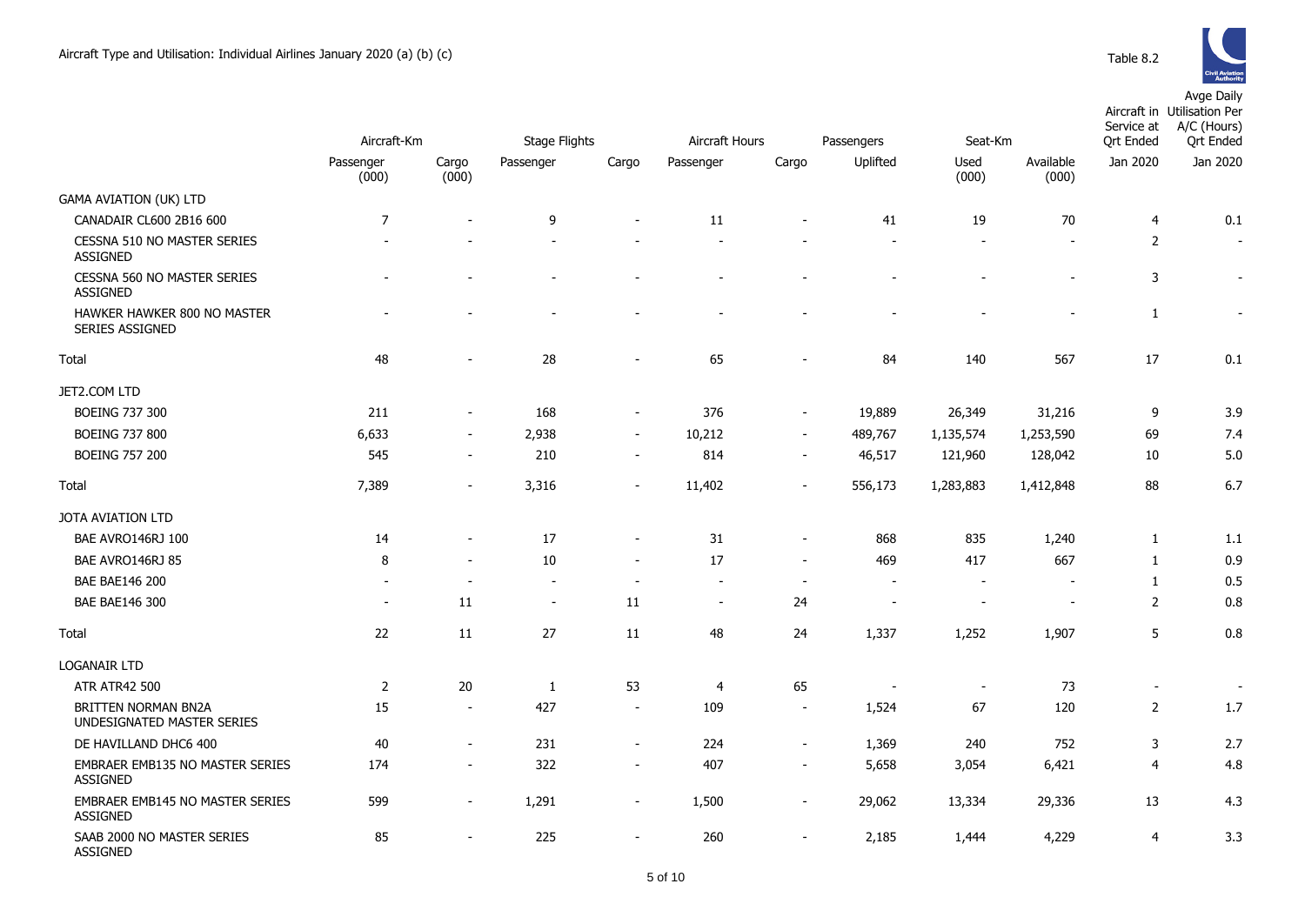|                                                           | Aircraft-Km        |                          | <b>Stage Flights</b> |                          | Aircraft Hours<br>Passengers |        |                          | Seat-Km       |                    | Aircraft in Utilisation Per<br>A/C (Hours)<br>Service at<br><b>Qrt Ended</b><br><b>Qrt Ended</b> |                          |  |
|-----------------------------------------------------------|--------------------|--------------------------|----------------------|--------------------------|------------------------------|--------|--------------------------|---------------|--------------------|--------------------------------------------------------------------------------------------------|--------------------------|--|
|                                                           | Passenger<br>(000) | Cargo<br>(000)           | Passenger            | Cargo                    | Passenger                    | Cargo  | Uplifted                 | Used<br>(000) | Available<br>(000) | Jan 2020                                                                                         | Jan 2020                 |  |
| <b>LOGANAIR LTD</b><br>SAAB 340 NO MASTER SERIES ASSIGNED | 403                | $\overline{\phantom{a}}$ | 1,397                | $\overline{\phantom{a}}$ | 1,393                        |        | 23,353                   | 7,244         | 13,299             | 16                                                                                               | 3.2                      |  |
| Total                                                     | 1,316              | 20                       | 3,894                | 53                       | 3,897                        | 65     | 63,151                   | 25,383        | 54,230             | 42                                                                                               | 3.6                      |  |
|                                                           |                    |                          |                      |                          |                              |        |                          |               |                    |                                                                                                  |                          |  |
| LONDON EXECUTIVE AVIATION LTD                             |                    |                          |                      |                          |                              |        |                          |               |                    |                                                                                                  |                          |  |
| BOMBARDIER BD700 1A10 NO MASTER<br><b>SERIES ASSIGNED</b> | 56                 | $\overline{\phantom{a}}$ | 15                   | $\overline{\phantom{a}}$ | 68                           |        | 24                       | 94            | 835                | $\mathbf{1}$                                                                                     | 1.6                      |  |
| CANADAIR CL600 2B16 600                                   | 14                 |                          | 8                    | $\overline{\phantom{a}}$ | 19                           | $\sim$ | 34                       | 57            | 164                | $\mathbf{1}$                                                                                     | 1.0                      |  |
| CESSNA 550 NO MASTER SERIES<br><b>ASSIGNED</b>            | $\overline{2}$     |                          | $\overline{2}$       |                          | 4                            |        | $\blacksquare$           | 4             | 14                 | 1                                                                                                | 0.2                      |  |
| CESSNA 560 NO MASTER SERIES<br><b>ASSIGNED</b>            | 31                 | $\overline{\phantom{a}}$ | 34                   |                          | 54                           |        | $\overline{\phantom{a}}$ | 70            | 280                | $\overline{4}$                                                                                   | 0.4                      |  |
| DASSAULT FALCON 2000 NO MASTER<br>SERIES ASSIGNED         | 35                 |                          | 14                   |                          | 48                           |        | 48                       | 195           | 353                | $\overline{2}$                                                                                   | 0.5                      |  |
| <b>EMBRAER EMB135 NO MASTER SERIES</b><br><b>ASSIGNED</b> | 61                 |                          | 44                   |                          | 92                           |        | 277                      | 375           | 787                | $\overline{4}$                                                                                   | 0.8                      |  |
| EMBRAER EMB505 NO MASTER SERIES<br><b>ASSIGNED</b>        |                    |                          |                      |                          |                              |        |                          |               |                    | $\mathbf{1}$                                                                                     | $\overline{\phantom{a}}$ |  |
| Total                                                     | 198                | $\overline{\phantom{a}}$ | 117                  |                          | 284                          |        | 383                      | 795           | 2,433              | 14                                                                                               | 0.6                      |  |
| NORWEGIAN AIR UK LTD                                      |                    |                          |                      |                          |                              |        |                          |               |                    |                                                                                                  |                          |  |
| <b>BOEING 787 9</b>                                       | 3,592              |                          | 487                  |                          | 4,492                        |        | 134,699                  | 997,673       | 1,235,701          | 13                                                                                               | 12.8                     |  |
| Total                                                     | 3,592              |                          | 487                  |                          | 4,492                        |        | 134,699                  | 997,673       | 1,235,701          | 13                                                                                               | 12.8                     |  |
| RVL AVIATION LTD                                          |                    |                          |                      |                          |                              |        |                          |               |                    |                                                                                                  |                          |  |
| BEECH 200 NO MASTER SERIES<br><b>ASSIGNED</b>             | 8                  |                          | 26                   | 1                        | 17                           | 1      |                          | 16            | 48                 | 4                                                                                                | 0.2                      |  |
| CESSNA 310 NO MASTER SERIES<br><b>ASSIGNED</b>            |                    |                          |                      |                          |                              |        |                          |               |                    | 3                                                                                                | $\blacksquare$           |  |
| CESSNA 402 NO MASTER SERIES<br><b>ASSIGNED</b>            |                    |                          |                      |                          |                              |        |                          |               |                    | 1                                                                                                | $\sim$                   |  |
| CESSNA 404 NO MASTER SERIES<br><b>ASSIGNED</b>            |                    |                          |                      |                          |                              |        |                          |               |                    | 3                                                                                                |                          |  |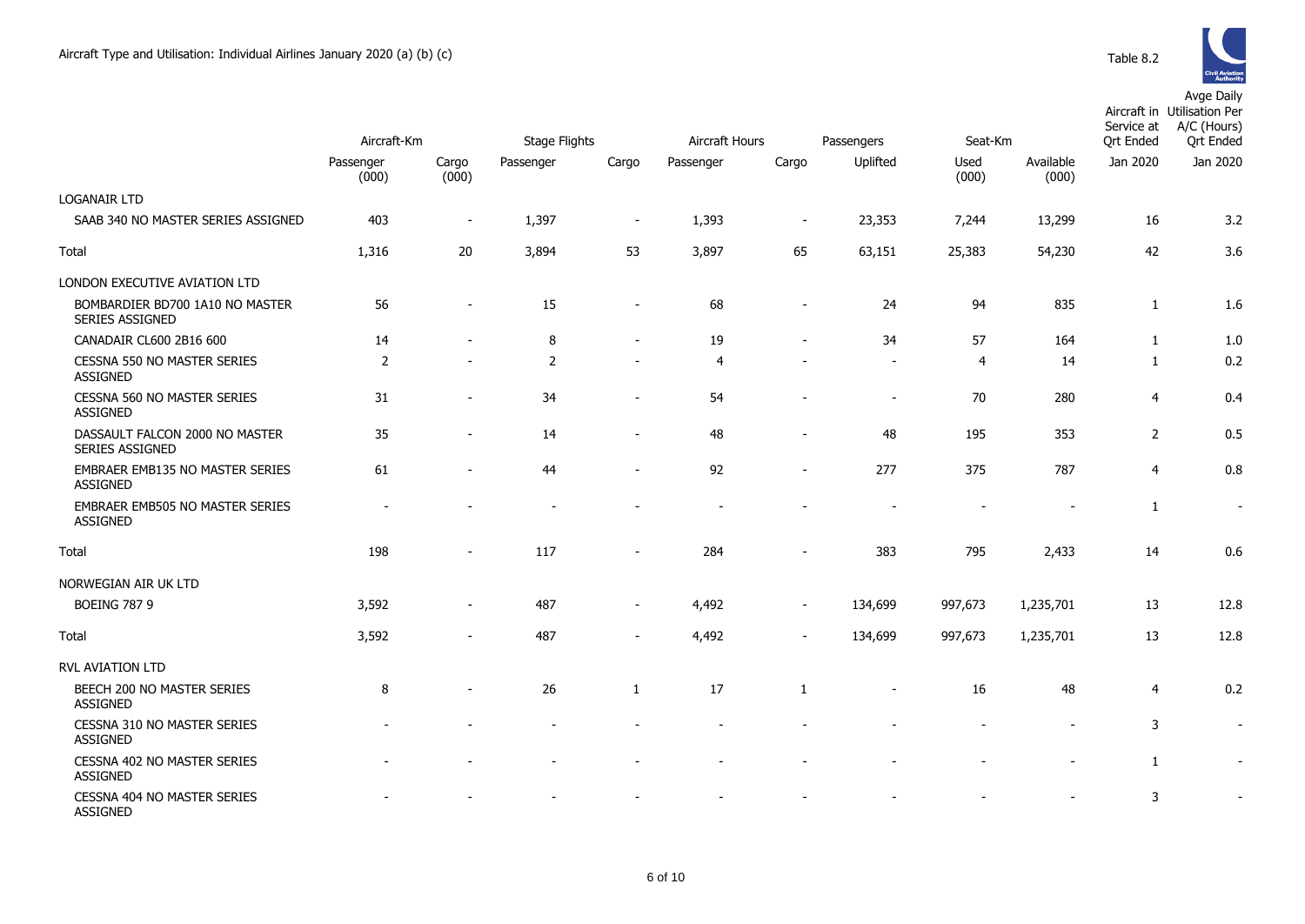

|                                                        | Aircraft-Km        |                          | <b>Stage Flights</b><br>Aircraft Hours |                          |                |                          | Passengers               | Seat-Km        |                          | Service at<br><b>Qrt Ended</b> | Aircraft in Utilisation Per<br>A/C (Hours)<br><b>Qrt Ended</b> |
|--------------------------------------------------------|--------------------|--------------------------|----------------------------------------|--------------------------|----------------|--------------------------|--------------------------|----------------|--------------------------|--------------------------------|----------------------------------------------------------------|
|                                                        | Passenger<br>(000) | Cargo<br>(000)           | Passenger                              | Cargo                    | Passenger      | Cargo                    | Uplifted                 | Used<br>(000)  | Available<br>(000)       | Jan 2020                       | Jan 2020                                                       |
| RVL AVIATION LTD                                       |                    |                          |                                        |                          |                |                          |                          |                |                          |                                |                                                                |
| <b>CESSNA F406 NO MASTER SERIES</b><br><b>ASSIGNED</b> | $\overline{a}$     | 21                       | $\mathbf{1}$                           | 55                       | $\mathbf{1}$   | 60                       |                          |                | $\mathbf{1}$             | $\overline{7}$                 | 0.3                                                            |
| Total                                                  | 8                  | 21                       | 27                                     | 56                       | 18             | 60                       |                          | 16             | 49                       | 18                             | 0.1                                                            |
| RYANAIR UK LTD                                         |                    |                          |                                        |                          |                |                          |                          |                |                          |                                |                                                                |
| <b>BOEING 737 800</b>                                  | 179                | $\blacksquare$           | 152                                    | $\blacksquare$           | 316            |                          | $\blacksquare$           | 27,657         | 33,748                   | 1                              | 9.1                                                            |
| Total                                                  | 179                |                          | 152                                    | $\sim$                   | 316            |                          | $\overline{a}$           | 27,657         | 33,748                   | 1                              | 9.1                                                            |
| SAXONAIR CHARTER LTD                                   |                    |                          |                                        |                          |                |                          |                          |                |                          |                                |                                                                |
| CANADAIR CL600 2B16 600                                | 18                 |                          | 12                                     |                          | 26             |                          | 40                       | 95             | 181                      | 1                              | 0.9                                                            |
| CESSNA 510 NO MASTER SERIES<br>ASSIGNED                |                    |                          |                                        |                          |                |                          |                          |                |                          | 1                              | $\blacksquare$                                                 |
| EMBRAER EMB505 NO MASTER SERIES<br>ASSIGNED            |                    |                          |                                        |                          |                |                          |                          |                |                          | $\overline{2}$                 | $\sim$                                                         |
| GULFSTREAM GV NO MASTER SERIES<br><b>ASSIGNED</b>      | 28                 |                          | $\overline{7}$                         | ٠                        | 34             |                          | 35                       | 146            | 451                      | $\mathbf{1}$                   | 1.0                                                            |
| HAWKER HAWKER 800 NO MASTER<br>SERIES ASSIGNED         |                    |                          |                                        |                          |                |                          |                          |                |                          | $\mathbf{1}$                   | $\overline{\phantom{a}}$                                       |
| Total                                                  | 46                 |                          | 19                                     | $\overline{\phantom{a}}$ | 60             | $\overline{\phantom{a}}$ | 75                       | 241            | 632                      | 6                              | 0.3                                                            |
| TAG AVIATION (UK) LTD                                  |                    |                          |                                        |                          |                |                          |                          |                |                          |                                |                                                                |
| <b>BOEING 757 200</b>                                  | 36                 |                          | 12                                     | $\blacksquare$           | 50             | $\sim$                   | 375                      | 1,470          | 2,195                    | $\mathbf{1}$                   | 1.1                                                            |
| BOMBARDIER BD700 1A10 NO MASTER<br>SERIES ASSIGNED     |                    |                          |                                        |                          |                |                          | $\overline{\phantom{a}}$ | $\blacksquare$ | $\overline{\phantom{a}}$ | 2                              | $\overline{\phantom{a}}$                                       |
| BOMBARDIER BD700 1A11 NO MASTER<br>SERIES ASSIGNED     | 32                 | $\overline{\phantom{a}}$ | 15                                     | $\overline{\phantom{a}}$ | 45             | $\overline{\phantom{a}}$ | 30                       | 99             | 450                      | 1                              | 0.5                                                            |
| CANADAIR CL600 2B16 600                                | $\overline{2}$     |                          | $\overline{2}$                         | $\blacksquare$           | $\overline{4}$ | $\sim$                   | 8                        | 9              | 22                       | 3                              | $\sim$                                                         |
| DASSAULT FALCON 2000 NO MASTER<br>SERIES ASSIGNED      | 5                  |                          | 6                                      | $\blacksquare$           | 8              | $\overline{\phantom{a}}$ | 15                       | 16             | 45                       | $\mathbf{1}$                   | 0.8                                                            |
| DASSAULT FALCON 7X NO MASTER<br>SERIES ASSIGNED        | 61                 |                          | 20                                     | $\overline{\phantom{a}}$ | 79             | $\overline{\phantom{a}}$ | 115                      | 373            | 794                      | $\overline{2}$                 | 0.5                                                            |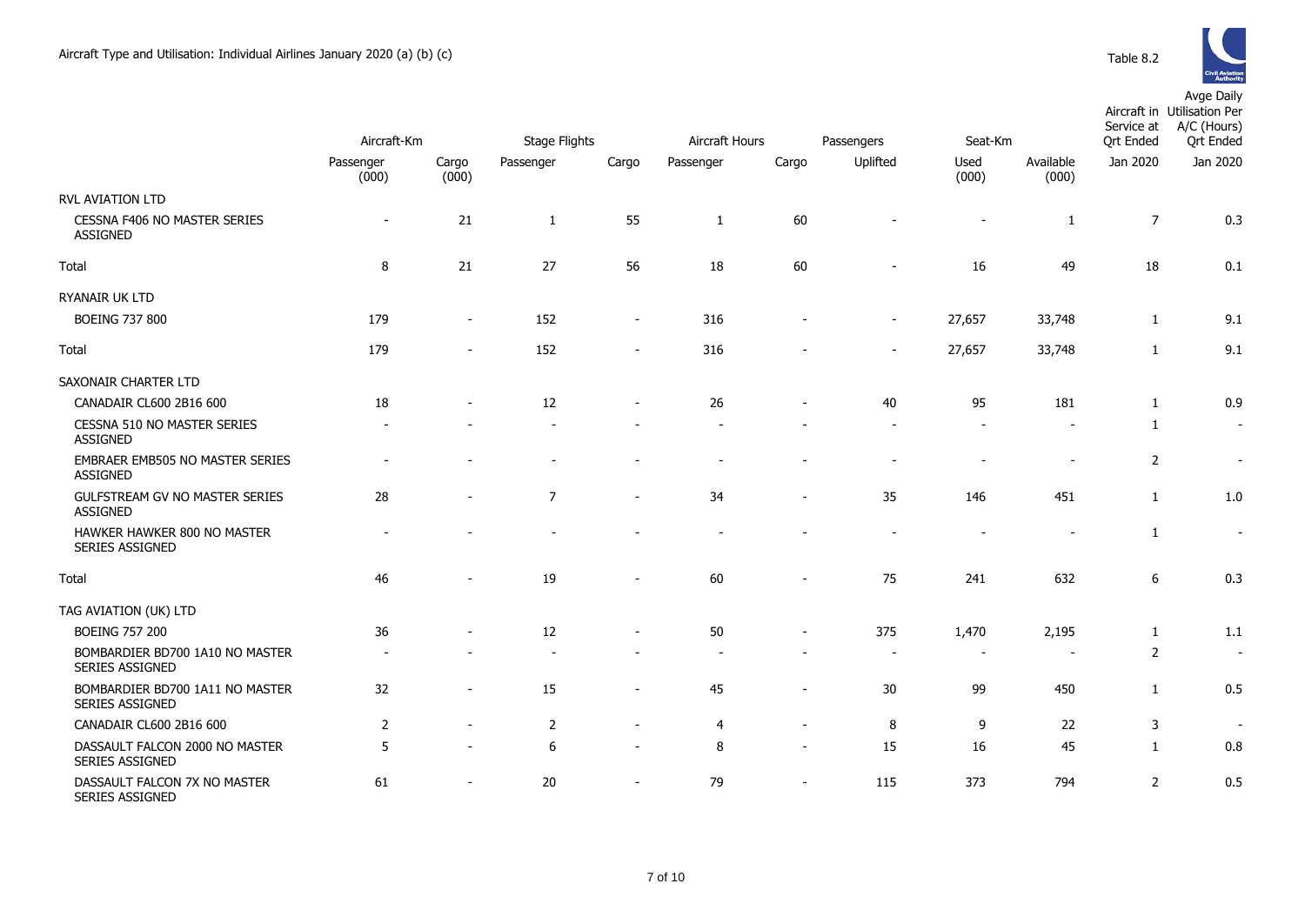|                                                           | Aircraft-Km              |                          | Stage Flights            |                          | Aircraft Hours |                          | Passengers<br>Seat-Km    |                          | Service at<br><b>Qrt Ended</b> | Aircraft in Utilisation Per<br>A/C (Hours)<br><b>Qrt Ended</b> |                          |
|-----------------------------------------------------------|--------------------------|--------------------------|--------------------------|--------------------------|----------------|--------------------------|--------------------------|--------------------------|--------------------------------|----------------------------------------------------------------|--------------------------|
|                                                           | Passenger<br>(000)       | Cargo<br>(000)           | Passenger                | Cargo                    | Passenger      | Cargo                    | Uplifted                 | Used<br>(000)            | Available<br>(000)             | Jan 2020                                                       | Jan 2020                 |
| TAG AVIATION (UK) LTD                                     |                          |                          |                          |                          |                |                          |                          |                          |                                |                                                                |                          |
| GULFSTREAM GV NO MASTER SERIES<br><b>ASSIGNED</b>         | 21                       | $\overline{\phantom{a}}$ | 9                        | $\blacksquare$           | 28             | $\blacksquare$           | 34                       | 92                       | 384                            | $\mathbf{1}$                                                   | 1.3                      |
| <b>GULFSTREAM GVI NO MASTER SERIES</b><br><b>ASSIGNED</b> | 19                       | ٠                        | $\overline{2}$           | $\blacksquare$           | 22             | $\blacksquare$           | 8                        | 76                       | 268                            | $\mathbf{1}$                                                   | 0.2                      |
| Total                                                     | 177                      |                          | 66                       | $\overline{a}$           | 236            |                          | 585                      | 2,135                    | 4,158                          | 12                                                             | 0.4                      |
| TITAN AIRWAYS LTD                                         |                          |                          |                          |                          |                |                          |                          |                          |                                |                                                                |                          |
| AIRBUS A318 100                                           | 4                        |                          | $\mathbf{1}$             | $\blacksquare$           | 5              | $\blacksquare$           | 27                       | 116                      | 137                            | $\mathbf{1}$                                                   | 1.0                      |
| AIRBUS A320 200                                           | 167                      | $\overline{\phantom{a}}$ | 92                       | $\blacksquare$           | 267            | $\blacksquare$           | 13,549                   | 23,650                   | 29,983                         | $\overline{2}$                                                 | 5.9                      |
| AIRBUS A321 200                                           | 130                      | $\overline{\phantom{a}}$ | 51                       | $\overline{\phantom{a}}$ | 197            | $\overline{\phantom{a}}$ | 2,245                    | 19,430                   | 28,618                         | 3                                                              | 6.8                      |
| <b>BOEING 737 400</b>                                     | $\overline{\phantom{a}}$ | 82                       | $\sim$                   | 121                      | $\blacksquare$ | 150                      | $\overline{\phantom{a}}$ | $\overline{\phantom{a}}$ | $\overline{\phantom{a}}$       | $\overline{2}$                                                 | 2.6                      |
| <b>BOEING 757 200</b>                                     | 78                       | $\overline{\phantom{a}}$ | 36                       | $\sim$                   | 124            | $\overline{\phantom{a}}$ | 3,136                    | 6,362                    | 16,349                         | $\overline{2}$                                                 | 1.6                      |
| <b>BOEING 767 300F</b>                                    | 30                       | $\blacksquare$           | 8                        | $\overline{\phantom{a}}$ | 41             | $\overline{\phantom{a}}$ | 1,340                    | 4,992                    | 7,898                          | $\mathbf{1}$                                                   | 3.0                      |
| Total                                                     | 409                      | 82                       | 188                      | 121                      | 634            | 150                      | 20,297                   | 54,550                   | 82,985                         | 11                                                             | 4.1                      |
| TUI AIRWAYS LTD                                           |                          |                          |                          |                          |                |                          |                          |                          |                                |                                                                |                          |
| <b>BOEING 737 8</b>                                       |                          |                          | $\overline{\phantom{a}}$ | $\blacksquare$           |                | $\blacksquare$           |                          |                          |                                | 6                                                              | $\overline{\phantom{a}}$ |
| <b>BOEING 737 800</b>                                     | 3,051                    | $\sim$                   | 1,259                    | $\blacksquare$           | 4,580          | $\blacksquare$           | 219,817                  | 538,106                  | 576,634                        | 25                                                             | 7.9                      |
| <b>BOEING 757 200</b>                                     | 1,289                    | $\blacksquare$           | 454                      | $\sim$                   | 1,885          | $\overline{\phantom{a}}$ | 88,872                   | 257,784                  | 284,836                        | $10\,$                                                         | 6.8                      |
| <b>BOEING 767 300F</b>                                    | 240                      | $\sim$                   | 71                       | $\overline{\phantom{a}}$ | 343            | $\overline{\phantom{a}}$ | 21,524                   | 73,926                   | 78,579                         | $\mathbf{1}$                                                   | 10.3                     |
| <b>BOEING 787 8</b>                                       | 1,664                    | $\blacksquare$           | 207                      | $\blacksquare$           | 2,082          | $\blacksquare$           | 58,263                   | 473,541                  | 499,152                        | 8                                                              | 10.8                     |
| <b>BOEING 787 9</b>                                       | 1,983                    | $\blacksquare$           | 276                      | $\overline{\phantom{a}}$ | 2,450          | $\overline{\phantom{a}}$ | 91,026                   | 659,068                  | 683,997                        | 6                                                              | 12.8                     |
| Total                                                     | 8,226                    | $\blacksquare$           | 2,267                    | $\overline{\phantom{a}}$ | 11,341         |                          | 479,502                  | 2,002,425                | 2,123,198                      | 56                                                             | 8.6                      |
| VIRGIN ATLANTIC AIRWAYS LTD                               |                          |                          |                          |                          |                |                          |                          |                          |                                |                                                                |                          |
| <b>AIRBUS A330 200</b>                                    | 961                      |                          | 164                      | $\blacksquare$           | 1,266          | $\overline{\phantom{a}}$ | 32,634                   | 209,314                  | 275,896                        | 3                                                              | 12.8                     |
| AIRBUS A330 300                                           | 3,048                    | $\blacksquare$           | 540                      | $\blacksquare$           | 4,088          | $\blacksquare$           | 102,704                  | 588,386                  | 810,821                        | 10                                                             | 13.9                     |
| AIRBUS A340-600                                           | 581                      | $\blacksquare$           | 93                       | $\blacksquare$           | 754            | $\overline{\phantom{a}}$ | 19,675                   | 120,848                  | 179,056                        | 3                                                              | 7.9                      |
| AIRBUS A350 1000                                          | 1,233                    | $\overline{\phantom{a}}$ | 222                      | $\overline{\phantom{a}}$ | 1,624          | $\overline{\phantom{a}}$ | 54,746                   | 304,114                  | 413,125                        | $\overline{4}$                                                 | 13.6                     |
| <b>BOEING 747 400</b>                                     | 1,246                    |                          | 180                      | $\sim$                   | 1,552          | $\blacksquare$           | 63,778                   | 442,060                  | 566,942                        | $\overline{7}$                                                 | 10.0                     |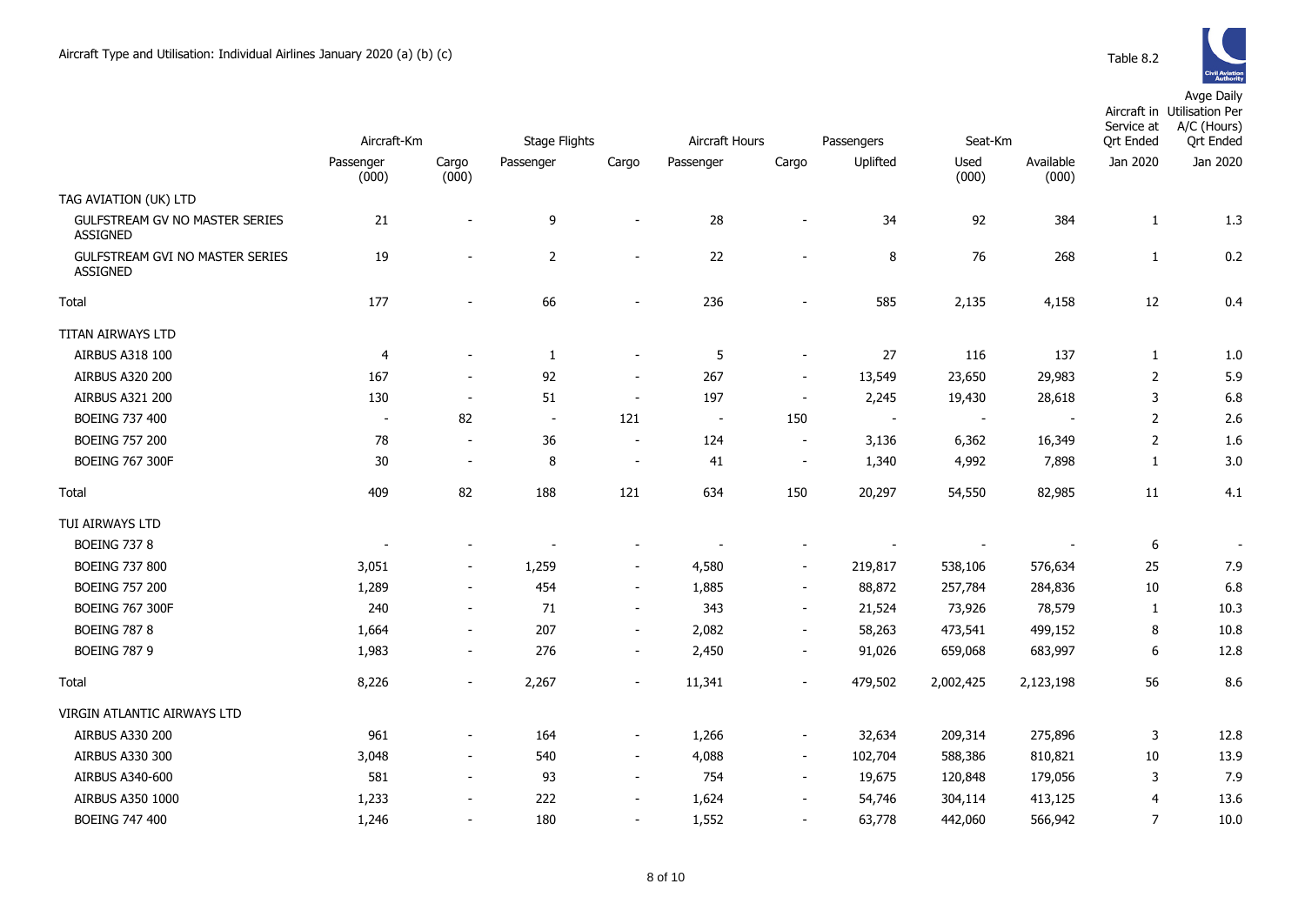|                                                    | Aircraft-Km              |                          | <b>Stage Flights</b> |                          |                | Aircraft Hours<br>Passengers<br>Seat-Km |                |               |                          | Aircraft in Utilisation Per<br>A/C (Hours)<br>Service at<br><b>Qrt Ended</b><br><b>Qrt Ended</b> |          |  |
|----------------------------------------------------|--------------------------|--------------------------|----------------------|--------------------------|----------------|-----------------------------------------|----------------|---------------|--------------------------|--------------------------------------------------------------------------------------------------|----------|--|
|                                                    | Passenger<br>(000)       | Cargo<br>(000)           | Passenger            | Cargo                    | Passenger      | Cargo                                   | Uplifted       | Used<br>(000) | Available<br>(000)       | Jan 2020                                                                                         | Jan 2020 |  |
| VIRGIN ATLANTIC AIRWAYS LTD                        |                          |                          |                      |                          |                |                                         |                |               |                          |                                                                                                  |          |  |
| <b>BOEING 787 9</b>                                | 5,802                    | $\overline{\phantom{a}}$ | 692                  | $\overline{\phantom{a}}$ | 7,235          | $\overline{\phantom{a}}$                | 140,972        | 1,192,285     | 1,531,813                | 17                                                                                               | 13.4     |  |
| Total                                              | 12,872                   | $\sim$                   | 1,891                | $\blacksquare$           | 16,519         | $\sim$                                  | 414,509        | 2,857,007     | 3,777,653                | 44                                                                                               | 12.4     |  |
| VIRGIN ATLANTIC INTERNATIONAL                      |                          |                          |                      |                          |                |                                         |                |               |                          |                                                                                                  |          |  |
| AIRBUS A330 200                                    | 356                      | $\sim$                   | 75                   | $\blacksquare$           | 475            | $\sim$                                  | 11,054         | 75,281        | 102,297                  | $\mathbf{1}$                                                                                     | 13.1     |  |
| Total                                              | 356                      | $\blacksquare$           | 75                   | $\overline{\phantom{a}}$ | 475            | $\overline{\phantom{a}}$                | 11,054         | 75,281        | 102,297                  | $\mathbf{1}$                                                                                     | 13.1     |  |
| <b>VOLUXIS LTD</b>                                 |                          |                          |                      |                          |                |                                         |                |               |                          |                                                                                                  |          |  |
| BOMBARDIER BD700 1A10 NO MASTER<br>SERIES ASSIGNED | 14                       | ۰                        | 2                    | $\overline{\phantom{a}}$ | 17             | $\overline{a}$                          | $\overline{2}$ | 14            | 198                      | $\mathbf{1}$                                                                                     | 0.2      |  |
| HAWKER HAWKER 800 NO MASTER<br>SERIES ASSIGNED     | 33                       | $\sim$                   | 27                   | $\sim$                   | 51             | $\sim$                                  | $\sim$         | 73            | 235                      | 3                                                                                                | 0.3      |  |
| Total                                              | 47                       |                          | 29                   | $\overline{a}$           | 68             |                                         | $\overline{2}$ | 87            | 433                      | $\overline{4}$                                                                                   | 0.3      |  |
| <b>WEST ATLANTIC UK LTD</b>                        |                          |                          |                      |                          |                |                                         |                |               |                          |                                                                                                  |          |  |
| <b>BOEING 737 300</b>                              | $\overline{\phantom{a}}$ | 146                      | $\blacksquare$       | 215                      | $\blacksquare$ | 308                                     |                |               |                          | 6                                                                                                | 1.4      |  |
| <b>BOEING 737 400</b>                              | $\overline{\phantom{a}}$ | 368                      | $\sim$               | 719                      | $\blacksquare$ | 852                                     |                |               |                          | 13                                                                                               | 2.1      |  |
| <b>BOEING 737 800</b>                              | $\blacksquare$           | 219                      | $\blacksquare$       | 300                      | $\blacksquare$ | 426                                     |                |               |                          | $\overline{4}$                                                                                   | 3.6      |  |
| Total                                              | $\blacksquare$           | 733                      | $\blacksquare$       | 1,234                    | $\blacksquare$ | 1,586                                   |                |               | $\overline{\phantom{a}}$ | 23                                                                                               | 2.2      |  |
| WIZZ AIR UK LTD                                    |                          |                          |                      |                          |                |                                         |                |               |                          |                                                                                                  |          |  |
| <b>AIRBUS A320 200</b>                             | 733                      | $\sim$                   | 373                  | $\sim$                   | 1,137          | $\overline{\phantom{a}}$                | 56,255         | 111,661       | 136,303                  | 3                                                                                                | 12.0     |  |
| <b>AIRBUS A321 200</b>                             | 1,693                    | $\overline{\phantom{a}}$ | 912                  | $\blacksquare$           | 2,661          | $\overline{\phantom{a}}$                | 170,846        | 325,583       | 389,377                  | $\overline{7}$                                                                                   | 12.8     |  |
| Total                                              | 2,426                    | $\blacksquare$           | 1,285                | $\blacksquare$           | 3,799          | $\blacksquare$                          | 227,101        | 437,244       | 525,680                  | 10                                                                                               | 12.6     |  |
| <b>Grand Total</b>                                 | 123,711                  | 2,545                    | 68,947               | 3,122                    | 194,641        | 5,004                                   | 8,565,111      | 23,293,773    | 28,311,291               | 1,009                                                                                            | 7.5      |  |